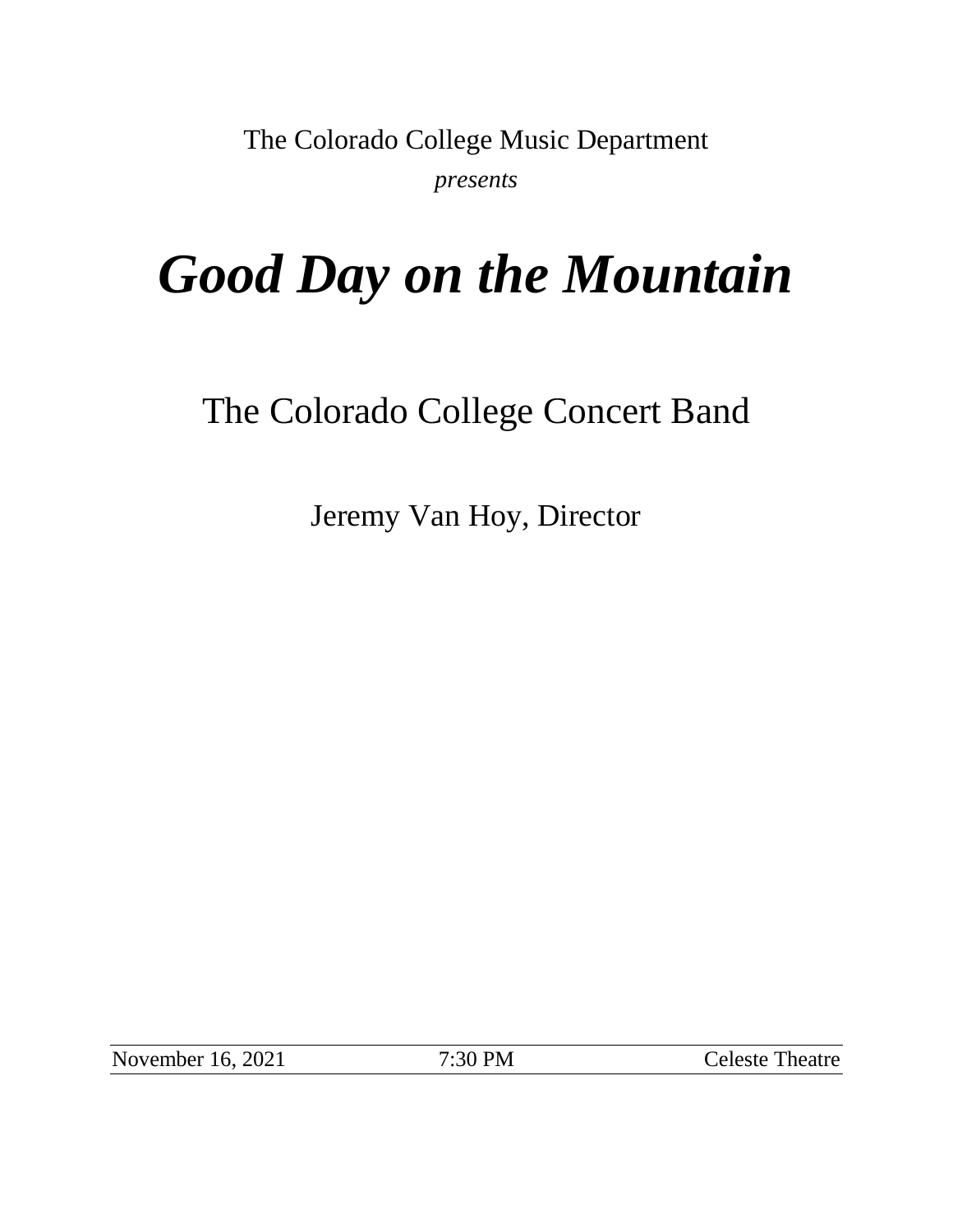# **PROGRAM**

*Orpheus Overture* Jacques Offenbach (1819-1880) Arr. E. Fall

## **Second Suite in F for Military Band Gustav Holst Gustav Holst**

- 
- *2. Song Without Words "I'll love my love"*
- *3. Song of the Blacksmith*
- *4. Fantasia on the "Dargason"*

**Theme from** *Schindler's List*John Williams

(b. 1932) Arr. Norman Tailor

*The Cave* **Mumford & Sons** Arr. Jeremy Van Hoy

*Little Fugue* J.S. Bach (1685-1750) Arr. Ronald Romm & Calvin Custer

*Ye Banks and Braes O' Bonnie Doon* Percy Grainger

(1882-1961)

*Pikes Peak* Brian Balmages (b. 1975)

*Your courtesy in silencing electronic watches and cell phones is appreciated*

*1. March* (1874-1934)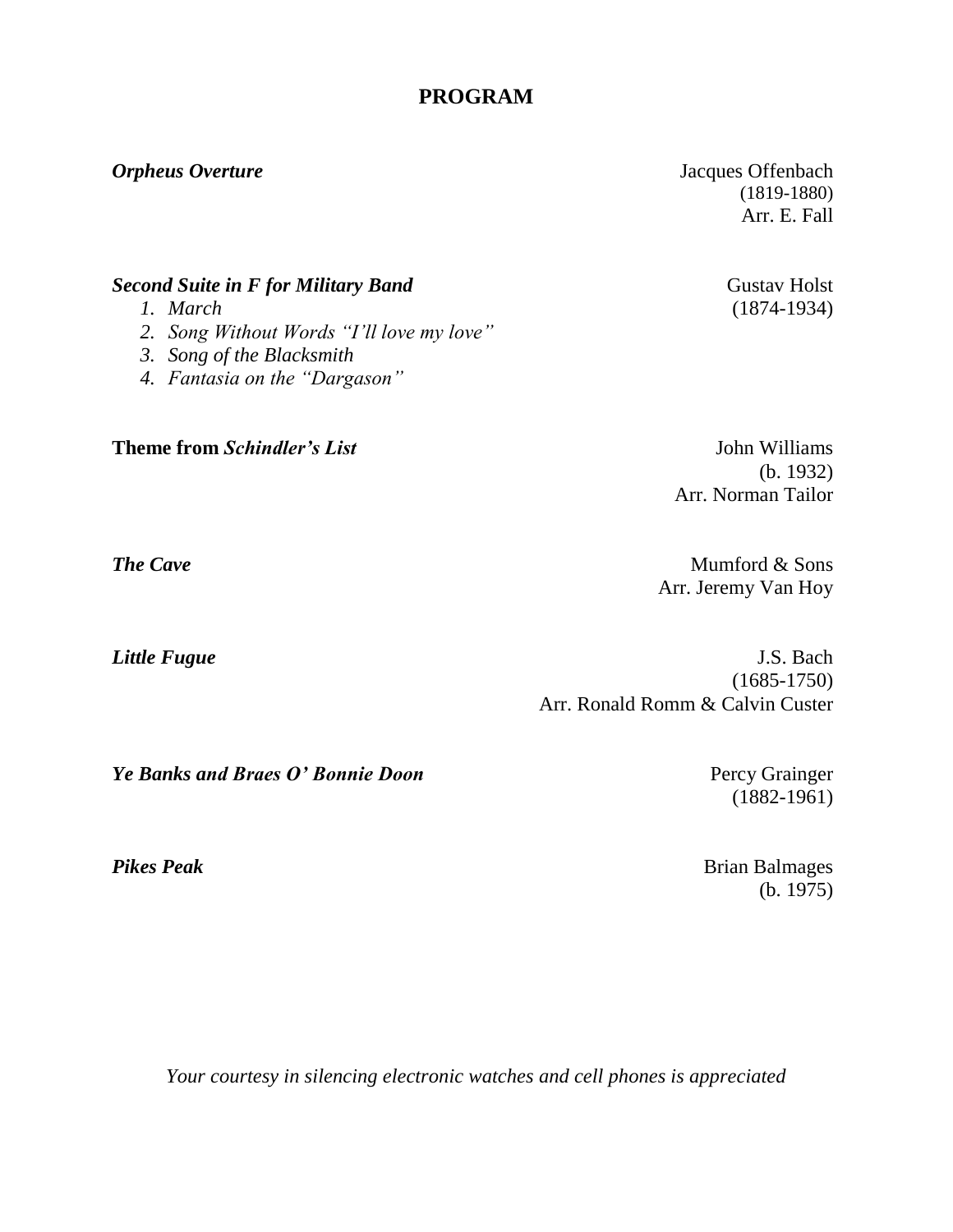# **ABOUT THE CONDUCTOR**

**JEREMY VAN HOY** is presently bass trombonist with the Colorado Springs Philharmonic, Boulder Philharmonic, Opera Colorado and the Denver Brass. After growing up in Detroit, he received music performance degrees from the University of Michigan (B.M.) and Northwestern University (M.M.). His teachers were Fritz Kaenzig and Frank Crisafulli, respectively. As euphonium soloist, Mr. Van Hoy has performed with the Denver Municipal Band, Denver Brass, Ann Arbor Chamber Brass, Boulder Brass, Pikes Peak Brass Band, Little London Winds and the Livonia (MI) Symphony. In 1996, he was the 1st Prize winner at the Leonard Falcone International Euphonium Competition. Other accomplishments include being the first bass trombonist selected to the Tanglewood Music Center twice, and selection to the Sir Georg Solti Orchestral Project at Carnegie Hall. Mr. Van Hoy is an active free-lancer, having performed frequently with the Detroit, St. Louis, New Mexico and Colorado Symphonies. An active proponent of new music, Mr. Van Hoy gave his New York recital debut on April 5, 1998 in Merkin Concert Hall. This program featured five works written especially for the soloist. During the 2004-05 school year, he was instructor of euphonium at the University of Colorado-Boulder, holding a one-year position. In September 2008, Jeremy became the director of the Colorado College Concert Band. You can also hear him play horns and keyboard with the indie-folk band Edith Makes A Paperchain.

# **COLORADO COLLEGE CONCERT BAND PERFORMERS**

#### *Flutes*

Caleb Richards (piccolo) Isabelle Wagenvoord Allen Alford Kai Givens\*

### *Clarinets*

Grace Ivaska Jacob Tow Mahima Chiles\* Ian Widmann Bobby Wolfe

*Bass Clarinet* Jaida Maes

*Oboes* Sarah Hermida\* Sophie House

#### *Bassoons*

Emily Chan Jordan Bates Aidan Boyd\*

#### *Saxophones*

Lexie Green (alto)\* Melissa Leider (soprano) Luke Ortiz-Grabe (baritone) Arez Khidr (tenor) Guanyi Yang (alto)

*Horns* Joe Rupprecht\* Joslynn Vallin

*Trumpets* Emi Cooper Devlin Swanson\* Jack Tolzin Jacob Ingram

*Trombones* Harry Lucas\* Dani Santillan Mark Reidinger (bass) *Euphoniums* Lauren Adamow Connor Stimpert\*

*Tuba* Mary Rudolph

*Percussion* Perry Nachbur Candace Kurth Suellen Hill Dylan Shay Samuel Mcafee Brian Hobson

*Timpani* Jeff Spector

*String Bass* Lucy Capone

\*denotes principal player